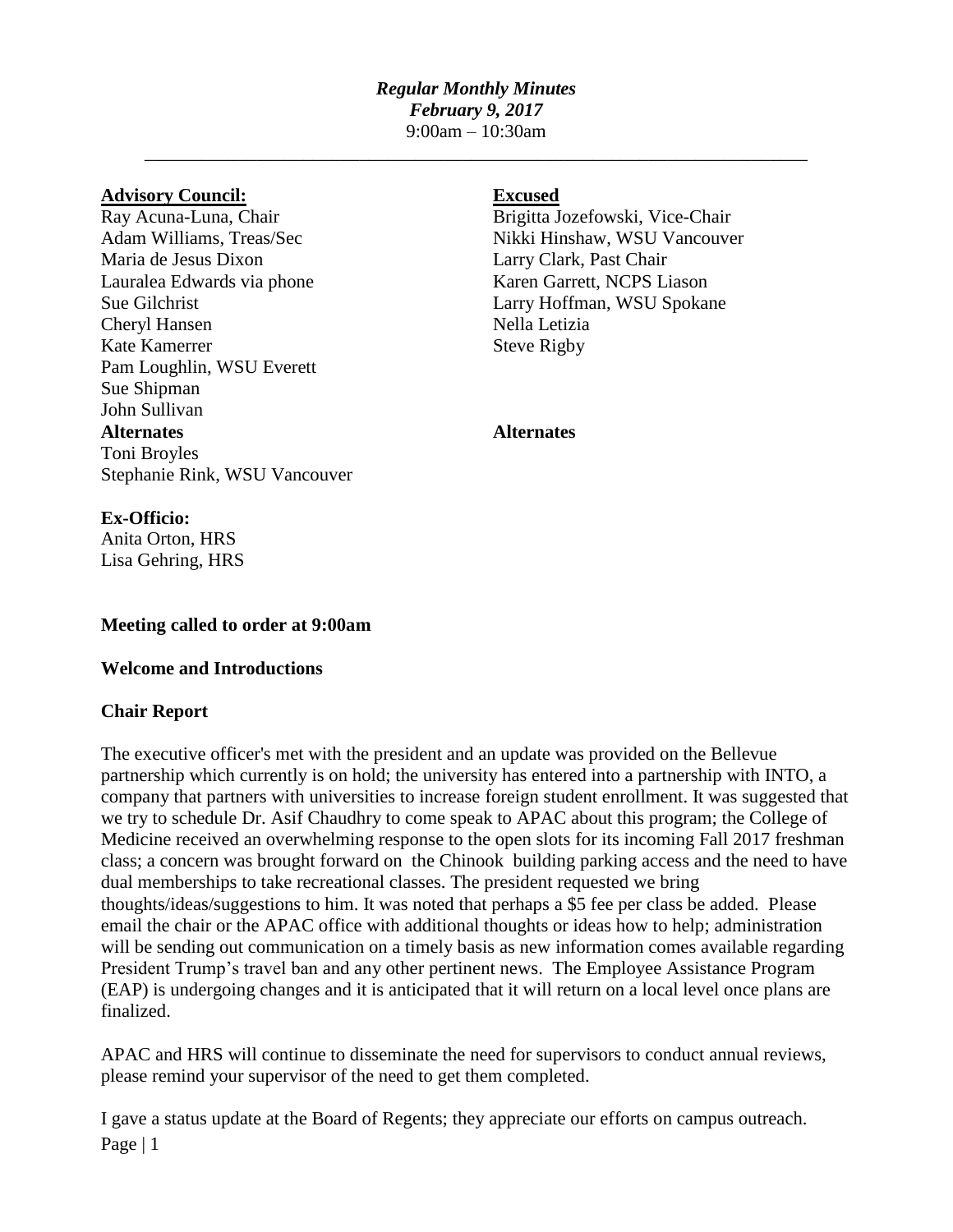The AP forums are almost done and the last one will be held in Puyallup this Spring. At the conclusion, a preliminary report will be compiled.

## **Guest Presenter:**

## Digital Measures – by Dr. Craig Parks

This was an overview on the software update that will be replacing WORQS to track annual productivity for faculty and for some AP staff. The new software is named Activity Insight and the company is called Digital Measures. Many universities currently use this system and it can be customized. For more information please view our meeting. Additional questions can be directed to Dr. Parks.

The meetings can be viewed on <https://experience.wsu.edu/Calendar/Calendar.aspx>and on APAC website.

**Approval of Minutes**. The minutes for November, December 2016 and January 2017 were approved.

### **New Business -**

Safety Protocol Handout – the university has come up with a draft plan to communicate weather and road conditions to students leaving and returning to campus before and after breaks. Please provide any thoughts or ideas on suggested changes or additions.

### **Old Business -**

Update on Professional Development – Speaker Kevin Parker has been selected and a date and time are being finalized. This event will be help on the Pullman campus with AMS availability. Additional locations for professional development may be added next year.

**Open Forum** – A concern was raised regarding position vacancies previously classified as administrative professionals are now being advertised as civil service position. It was reported by Lisa Gehring/HRS that job responsibility duties determine position change status and that compliance with state laws.

Tuition waivers for on-line classes is currently being explored. An ad-hoc committee has been developed to review ways to improve and make changes. Please provide thoughts or ideas to the APAC office. Once final, the proposal will be brought forth to administration.

City of Pullman is conducting a survey to gather input on the future direction of the city. A link to the survey will be published in the newsletter.

A concern was raised regarding the parking rate and color category changes were more of a rate increase rather than a re-designation of color-coded lots. It would be beneficial to have transparency in communication when rate changes occur and where the funding is expended. It was noted that the Transportation Department is a self-funding department. Please make sure to fill out the survey to convey ideas, thoughts or questions.